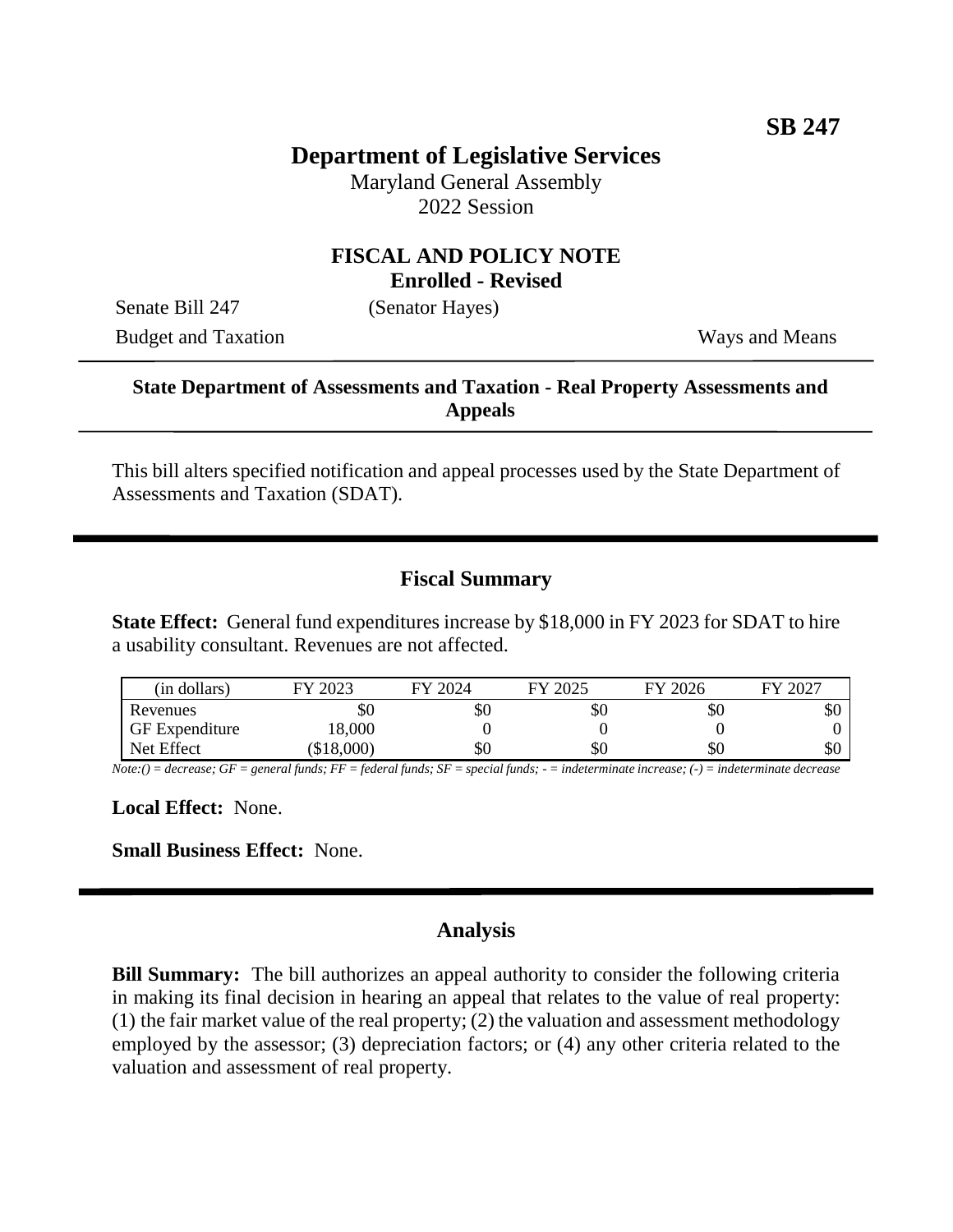The appeal authority must notify the appropriate local government of a decision of an appeal authority that reduces the value of commercial real property by more than 20% within 10 days after the decision. The local government may appeal to the appropriate appeal authority within 90 days after receiving the notice.

The bill also requires SDAT to publish on the department's website a plain language description of the following: (1) the methodology applied in the valuation and assessment process; (2) any adjustments in value that an assessor is authorized to make; (3) the criteria used to determine the depreciation value of real property; (4) the circumstances under which the department must revalue real property in any year of a three-year cycle; and (5) any other factors relevant to the valuation of real property by the department.

**Current Law:** Real property is valued and assessed by SDAT once every three years. Prior to June 1, 2018, statute required that assessments be based on a physical inspection; however, Chapter 651 of 2018 repealed the requirement that SDAT value all real property based on an exterior physical inspection of the real property. Instead, the department must value real property based on a review of each property in each three-year cycle. The review by the department must include a physical inspection of a property if (1) the value of improvements to the property is being initially established; (2) the value of substantially completed improvements is being established; (3) the property is the subject of a recent sale, and the inspection is deemed necessary by the department for purposes of market analysis; (4) the property owner requests a physical inspection as part of an active appeal; (5) the department is notified by a county finance officer that a substantially completed improvement has been made that adds at least \$1.0 million in value to the property; or (6) the department determines that a physical inspection is appropriate.

In any year of a three-year cycle, real property must be revalued if any of the following factors causes a change in the value of the real property: (1) the zoning classification is changed at the initiative of the owner or anyone having an interest in the property; (2) a change in use or character occurs; (3) substantially completed improvements are made that add at least \$100,000 in value to the property; (4) an error in calculation or measurement of the real property caused the value to be erroneous; (5) a residential use assessment is terminated; or (6) a subdivision occurs.

**State Fiscal Effect:** General fund expenditures for SDAT increase by \$18,000 in fiscal 2023 to hire a usability consultant to assist with modifications to the department's website and the appeals process, including identifying and determining various depreciation factors, as specified by the bill.